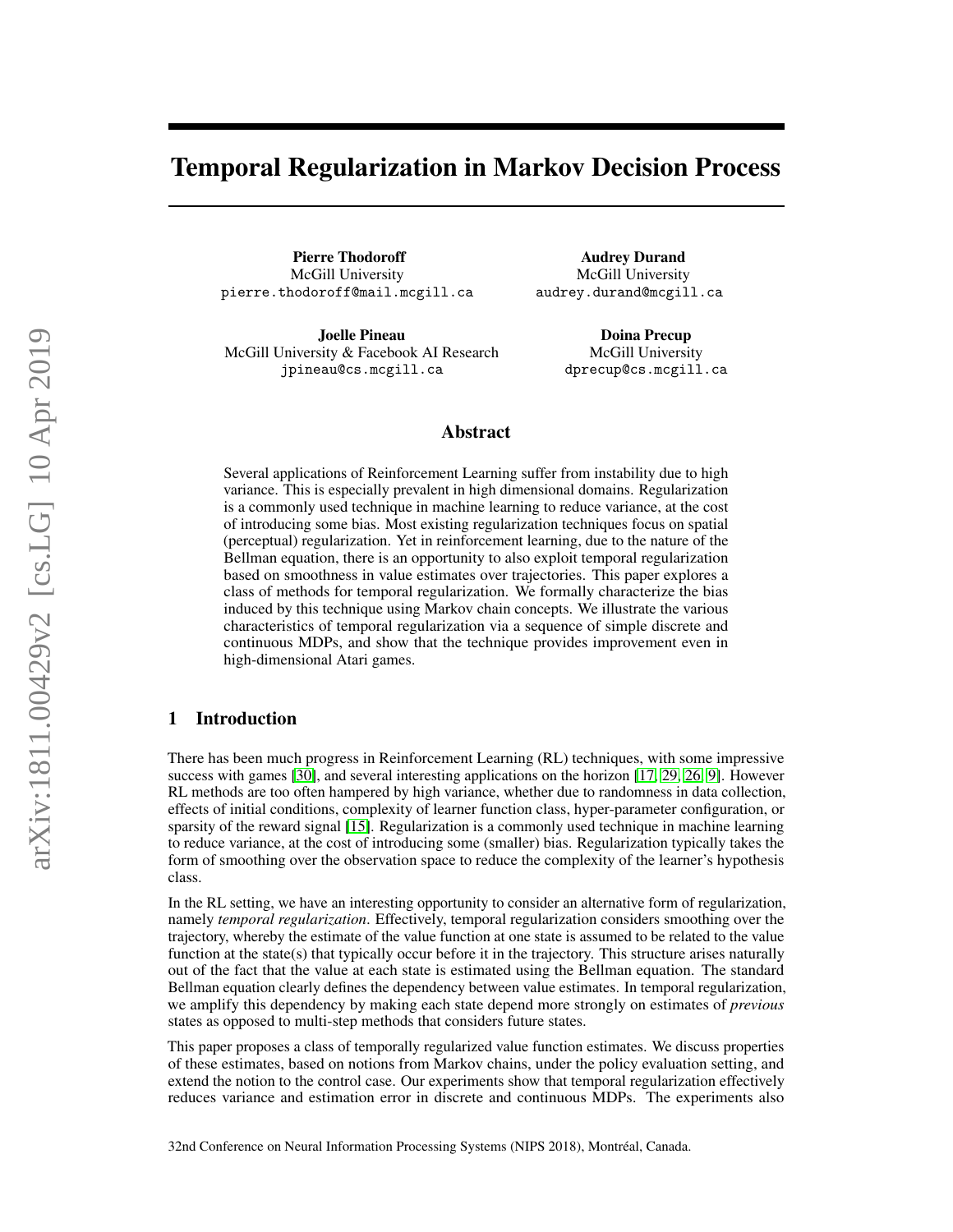highlight that regularizing in the time domain rather than in the spatial domain allows more robustness to cases where state features are mispecified or noisy, as is the case in some Atari games.

# 2 Related work

Regularization in RL has been considered via several different perspectives. One line of investigation focuses on regularizing the features learned on the state space [\[11,](#page-9-3) [25,](#page-10-3) [24,](#page-10-4) [10,](#page-9-4) [21,](#page-9-5) [14\]](#page-9-6). In particular backward bootstrapping method's can be seen as regularizing in feature space based on temporal proximity [\[34,](#page-10-5) [20,](#page-9-7) [1\]](#page-9-8). These approaches assume that nearby states in the state space have similar value. Other works focus on regularizing the changes in policy directly. Those approaches are often based on entropy methods [\[23,](#page-10-6) [28,](#page-10-7) [2\]](#page-9-9). Explicit regularization in the temporal space has received much less attention. Temporal regularization in some sense may be seen as a "backward" multi-step method [\[32\]](#page-10-8). The closest work to ours is possibly [\[36\]](#page-10-9), where they define natural value approximator by projecting the previous states estimates by adjusting for the reward and  $\gamma$ . Their formulation, while sharing similarity in motivation, leads to different theory and algorithm. Convergence properties and bias induced by this class of methods were also not analyzed in Xu et al. [\[36\]](#page-10-9).

# 3 Technical Background

### 3.1 Markov chains

We begin by introducing discrete Markov chains concepts that will be used to study the properties of temporally regularized MDPs. A discrete-time Markov chain [\[19\]](#page-9-10) is defined by a discrete set of states  $\bar{S}$  and a transition function  $\mathcal{P}: \mathcal{S} \times \mathcal{S} \mapsto [0, 1]$  which can also be written in matrix form as  $P_{ij} = \mathcal{P}(i|j)$ . Throughout the paper, we make the following mild assumption on the Markov chain: Assumption 1. *The Markov chain P is ergodic: P has a unique stationary distribution*  $\mu$ .

In Markov chains theory, one of the main challenge is to study the mixing time of the chain [\[19\]](#page-9-10). Several results have been obtained when the chain is called reversible, that is when it satisfies detailed balance.

Definition 1 (Detailed balance [\[16\]](#page-9-11)). *Let* P *be an irreducible Markov chain with invariant stationary* distribution  $\mu^1.$  $\mu^1.$  $\mu^1.$  A chain is said to satisfy detailed balance if and only if

$$
\mu_i P_{ij} = \mu_j P_{ji} \qquad \forall i, j \in \mathcal{S}.
$$
 (1)

Intuitively this means that if we start the chain in a stationary distribution, the amount of probability that flows from i to j is equal to the one from j to i. In other words, the system must be at equilibrium. An intuitive example of a physical system not satisfying detailed balance is a snow flake in a coffee. Indeed, many chains do not satisfy this detailed balance property. In this case it is possible to use a different, but related, chain called the reversal Markov chain to infer mixing time bounds [\[7\]](#page-9-12).

**Definition 2** (Reversal Markov chain [\[16\]](#page-9-11)). *Let*  $\widetilde{P}$  *the reversal Markov chain of*  $P$  *be defined as:* 

$$
\widetilde{P_{ij}} = \frac{\mu_j P_{ji}}{\mu_i} \qquad \forall i, j \in \mathcal{S}.
$$
 (2)

*If* P is irreducible with invariant distribution  $\mu$ , then  $\tilde{P}$  is also irreducible with invariant distribution µ*.*

The reversal Markov chain  $\widetilde{P}$  can be interpreted as the Markov chain P with time running backwards. If the chain is reversible, then  $P = \tilde{P}$ .

### 3.2 Markov Decision Process

A Markov Decision Process (MDP), as defined in [\[27\]](#page-10-10), consists of a discrete set of states  $S$ , a transition function  $\mathcal{P}: \mathcal{S} \times \mathcal{A} \times \mathcal{S} \mapsto [0, 1]$ , and a reward function  $r : \mathcal{S} \times \mathcal{A} \mapsto \mathbb{R}$ . On each round t, the learner observes current state  $s_t \in S$  and selects action  $a_t \in A$ , after which it receives reward  $r_t = r(s_t, a_t)$  and moves to new state  $s_{t+1} \sim \mathcal{P}(\cdot|s_t, a_t)$ . We define a stationary policy  $\pi$  as a probability distribution over actions conditioned on states  $\pi : \mathcal{S} \times \mathcal{A} \mapsto [0, 1]$ .

 $^{1}\mu_{i}$  defines the *i*th element of  $\mu$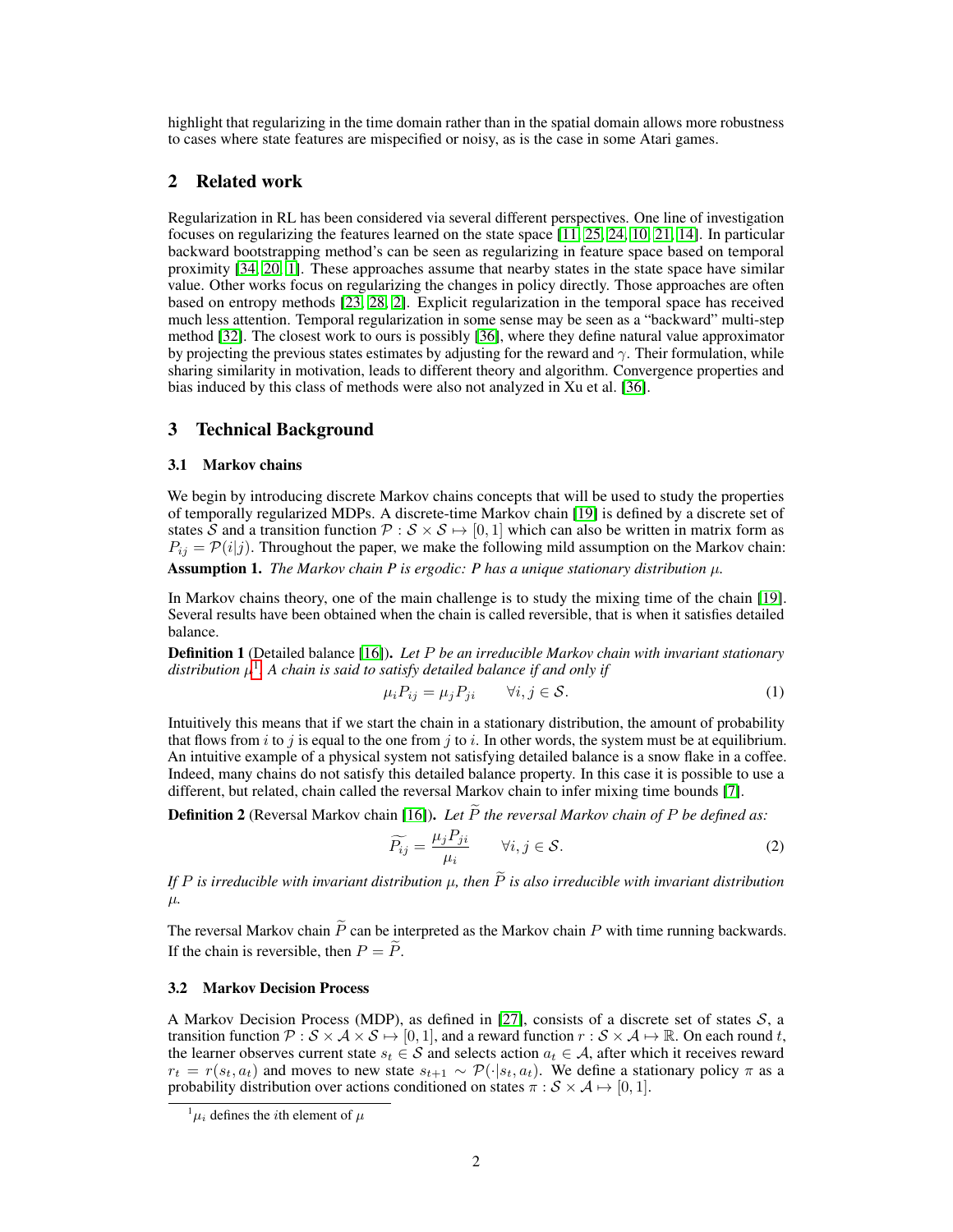#### 3.2.1 Discounted Markov Decision Process

When performing policy evaluation in the discounted case, the goal is to estimate the discounted expected return of policy  $\pi$  at a state  $s \in S$ ,  $v^{\pi}(s) = \mathbb{E}_{\pi}[\sum_{t=0}^{\infty} \gamma^t r_{t+1}|s_0 = s]$ , with discount factor  $\gamma \in [0,1)$ . This  $v^{\pi}$  can be obtained as the fixed point of the Bellman operator  $\mathcal{T}^{\pi}$  such that:

$$
\mathcal{T}^{\pi}v^{\pi} = r^{\pi} + \gamma P^{\pi}v^{\pi},\tag{3}
$$

where  $P^{\pi}$  denotes the  $|S| \times |S|$  transition matrix under policy  $\pi$ ,  $v^{\pi}$  is the state values column-vector, and r is the reward column-vector. The matrix  $P^{\pi}$  also defines a Markov chain.

In the control case, the goal is to find the optimal policy  $\pi^*$  that maximizes the discounted expected return. Under the optimal policy, the optimal value function  $v^*$  is the fixed point of the non-linear optimal Bellman operator:

$$
\mathcal{T}^* v^* = \max_{a \in \mathcal{A}} [r(a) + \gamma P(a) v^*]. \tag{4}
$$

# <span id="page-2-1"></span>4 Temporal regularization

Regularization in the feature/state space, or *spatial regularization* as we call it, exploits the regularities that exist in the observation (or state). In contrast, *temporal regularization* considers the temporal structure of the value estimates through a trajectory. Practically this is done by smoothing the value estimate of a state using estimates of states that occurred earlier in the trajectory. In this section we first introduce the concept of temporal regularization and discuss its properties in the policy evaluation setting. We then show how this concept can be extended to exploit information from the entire trajectory by casting temporal regularization as a time series prediction problem.

Let us focus on the simplest case where the value estimate at the current state is regularized using only the value estimate at the previous state in the trajectory, yielding updates of the form:

$$
v_{\beta}(s_t) = \mathop{\mathbb{E}}_{s_{t+1}, s_{t-1} \sim \pi} [r(s_t) + \gamma((1-\beta)v_{\beta}(s_{t+1}) + \beta v_{\beta}(s_{t-1}))]
$$
  
=  $r(s_t) + \gamma(1-\beta) \sum_{s_{t+1} \in S} p(s_{t+1}|s_t) v_{\beta}(s_{t+1}) + \gamma \beta \sum_{s_{t-1} \in S} \frac{p(s_t|s_{t-1})p(s_{t-1})}{p(s_t)} v_{\beta}(s_{t-1}),$  (5)

for a parameter  $\beta \in [0,1]$  and  $p(s_{t+1}|s_t)$  the transition probability induced by the policy  $\pi$ . It can be rewritten in matrix form as  $v_{\beta} = r + \gamma ((1 - \beta)P^{\pi} + \beta P^{\pi})v_{\beta})$ , where  $P^{\pi}$  corresponds to the reversal Markov chain of the MDP. We define a temporally regularized Bellman operator as:

<span id="page-2-0"></span>
$$
\mathcal{T}_{\beta}^{\pi}v_{\beta} = r + \gamma((1-\beta)P^{\pi}v_{\beta} + \beta\widetilde{P^{\pi}}v_{\beta}).
$$
\n(6)

To alleviate the notation, we denote  $P^{\pi}$  as P and  $\tilde{P}^{\pi}$  as  $\tilde{P}$ .

**Remark.** *For*  $\beta = 0$ , *Eq.* [6](#page-2-0) *corresponds to the original Bellman operator.* 

We can prove that this operator has the following property.

**Theorem 1.** *The operator*  $\mathcal{T}_{\beta}^{\pi}$  *has a unique fixed point*  $v_{\beta}^{\pi}$  *and*  $\mathcal{T}_{\beta}^{\pi}$  *is a contraction mapping.* 

*Proof.* We first prove that  $\mathcal{T}_{\beta}^{\pi}$  is a contraction mapping in  $L_{\infty}$  norm. We have that

$$
\left\| \mathcal{T}_{\beta}^{\pi} u - \mathcal{T}_{\beta}^{\pi} v \right\|_{\infty} = \left\| r + \gamma \left( (1 - \beta) P u + \beta \widetilde{P} u \right) - \left( r + \gamma \left( (1 - \beta) P v + \beta \widetilde{P} v \right) \right) \right\|_{\infty}
$$
  
\n
$$
= \gamma \left\| \left( (1 - \beta) P + \beta \widetilde{P} \right) (u - v) \right\|_{\infty}
$$
  
\n
$$
\leq \gamma \| u - v \|_{\infty},
$$
\n(7)

where the last inequality uses the fact that the convex combination of two row stochastic matrices is also row stochastic (the proof can be found in the appendix). Then using Banach fixed point theorem, we obtain that  $v_{\beta}^{\pi}$  is a unique fixed point.  $\Box$ 

Furthermore the new induced Markov chain  $(1 - \beta)P + \beta \tilde{P}$  has the same stationary distribution as the original  $P$  (the proof can be found in the appendix).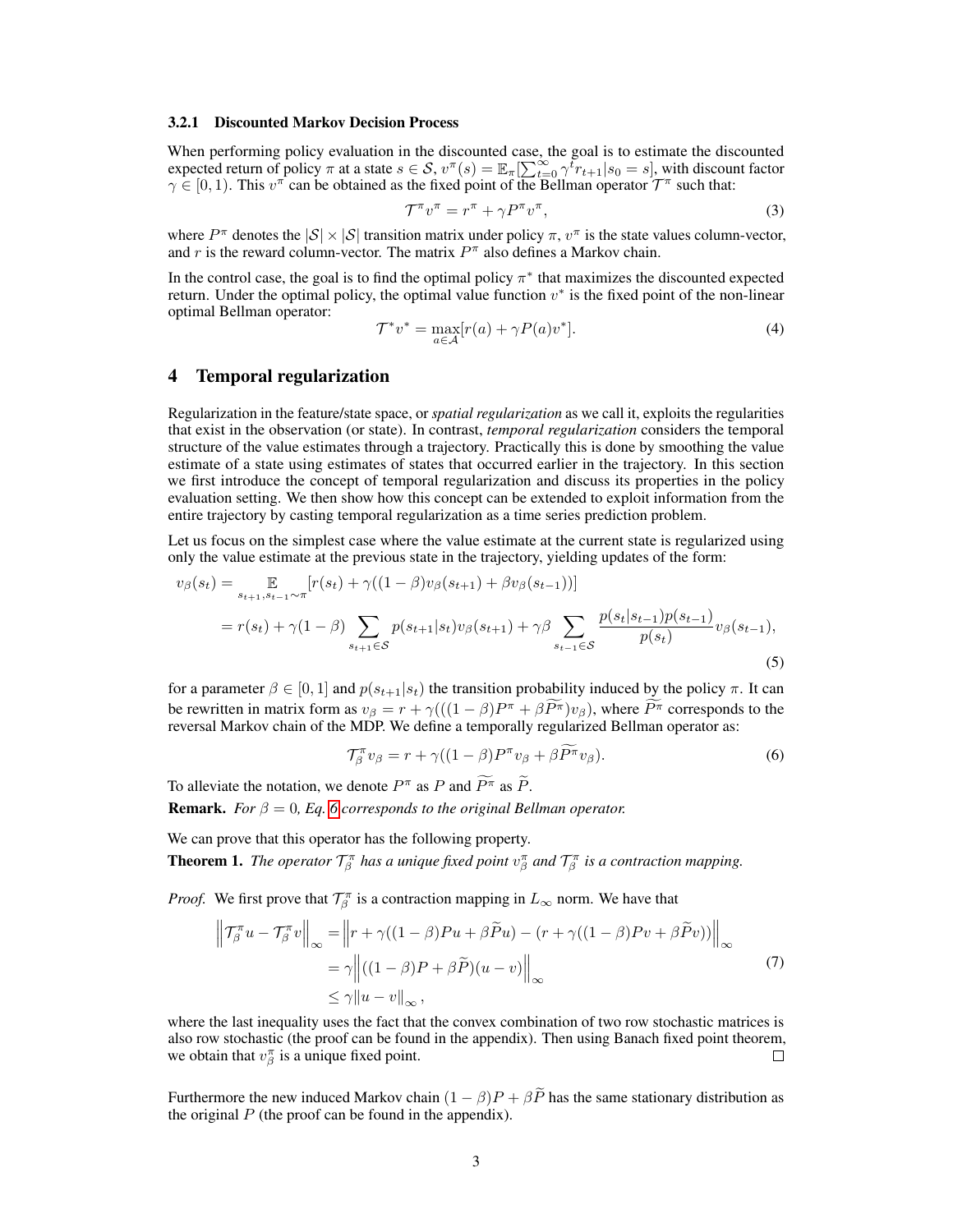<span id="page-3-0"></span>**Lemma 1.** P and  $(1 - \beta)P + \beta \tilde{P}$  have the same stationary distribution  $\mu \quad \forall \beta \in [0, 1]$ .

In the policy evaluation setting, the bias between the original value function  $v^{\pi}$  and the regularized one  $v_{\beta}^{\pi}$  can be characterized as a function of the difference between P and its Markov reversal  $\tilde{P}$ , weighted by  $\beta$  and the reward distribution.

**Proposition 1.** Let  $v^{\pi} = \sum_{i=0}^{\infty} \gamma^{i} P^{i} r$  and  $v^{\pi}_{\beta} = \sum_{i=0}^{\infty} \gamma^{i} ((1-\beta)P + \beta \widetilde{P})^{i} r$ . We have that

$$
\left\|v^{\pi} - v_{\beta}^{\pi}\right\|_{\infty} = \left\|\sum_{i=0}^{\infty} \gamma^{i} (P^{i} - ((1-\beta)P + \beta\widetilde{P})^{i})r\right\|_{\infty} \le \sum_{i=0}^{\infty} \gamma^{i} \left\|(P^{i} - ((1-\beta)P + \beta\widetilde{P})^{i})r\right\|_{\infty}.
$$
\n(8)

*This quantity is naturally bounded for*  $\gamma$  < 1*.* 

**Remark.** Let  $P^{\infty}$  denote a matrix where columns consist of the stationary distribution  $\mu$ . By the property of reversal Markov chains and lemma [1,](#page-3-0) we have that  $\lim_{i\to\infty}||P^ir - P^{\infty}r|| \to 0$  $\lim_{k \to \infty} ||[(1 - \beta)P + \beta \tilde{P})^i r - P^{\infty} r|| \to 0$ , such that the Marvov chain P and its reversal  $(1 - \beta)P + \beta \tilde{P}$  converge to the same value. Therefore, the norm  $\| (P^i - ((1 - \beta)P + \beta \tilde{P})^i) r \|_p$  also *converges to 0 in the limit.*

**Remark.** It can be interesting to note that if the chain is reversible, meaning that  $P = \widetilde{P}$ , then the fixed point of both operators is the same, that is  $v^{\pi} = v^{\pi}_{\beta}$ .

Discounted average reward case: The temporally regularized MDP has the same discounted average reward as the original one as it is possible to define the discounted average reward [\[35\]](#page-10-11) as a function of the stationary distribution  $\pi$ , the reward vector and  $\gamma$ . This leads to the following property (the proof can be found in the appendix).

Proposition 2. *For a reward vector r, the MDPs defined by the the transition matrices* P *and*  $(1 - \beta)P + \beta P$  *have the same average reward*  $\rho$ *.* 

Intuitively, this means that temporal regularization only reweighs the reward on each state based on the Markov reversal, while preserving the average reward.

Temporal Regularization as a time series prediction problem: It is possible to cast this problem of temporal regularization as a time series prediction problem, and use richer models of temporal dependencies, such as exponential smoothing [\[12\]](#page-9-13), ARMA model [\[5\]](#page-9-14), etc. We can write the update in a general form using *n* different regularizers  $(\widetilde{v_0}, \widetilde{v_1}...\widetilde{v_{n-1}})$ :

<span id="page-3-1"></span>
$$
v(s_t) = r(s) + \gamma \sum_{i=0}^{n-1} [\beta(i)\widetilde{v}_i(s_{t+1})],
$$
\n(9)

where  $\tilde{v}_0(s_{t+1}) = v(s_{t+1})$  and  $\sum_{i=0}^{n-1} \beta(i) = 1$ . For example, using exponential smoothing where  $\tilde{v}_0(s_{t+1}) = (1 - \lambda)v(s_{t+1}) + (1 - \lambda)v(s_{t+2})$  the undate can be written in operator form as:  $\widetilde{v}(s_{t+1}) = (1 - \lambda)v(s_{t-1}) + (1 - \lambda)\lambda v(s_{t-2})\dots$ , the update can be written in operator form as:

$$
\mathcal{T}_{\beta}^{\pi} v = r + \gamma \bigg( \left(1 - \beta\right) P v + \beta \left(1 - \lambda\right) \sum_{i=1}^{\infty} \lambda^{i-1} \widetilde{P}^{i} v \bigg), \tag{10}
$$

and a similar argument as Theorem 1 can be used to show the contraction property. The bias of exponential smoothing in policy evaluation can be characterized as:

$$
\left\|v^{\pi} - v_{\beta}^{\pi}\right\|_{\infty} \le \sum_{i=0}^{\infty} \gamma^{i} \left\| (P^{i} - ((1-\beta)P + \beta(1-\lambda)) \sum_{j=1}^{\infty} \lambda^{j-1} \widetilde{P}^{j})^{i}) r \right\|_{\infty}.
$$
 (11)

Using more powerful regularizers could be beneficial, for example to reduce variance by smoothing over more values (exponential smoothing) or to model the trend of the value function through the trajectory using trend adjusted model [\[13\]](#page-9-15). An example of a temporal policy evaluation with temporal regularization using exponential smoothing is provided in Algorithm [1.](#page-4-0)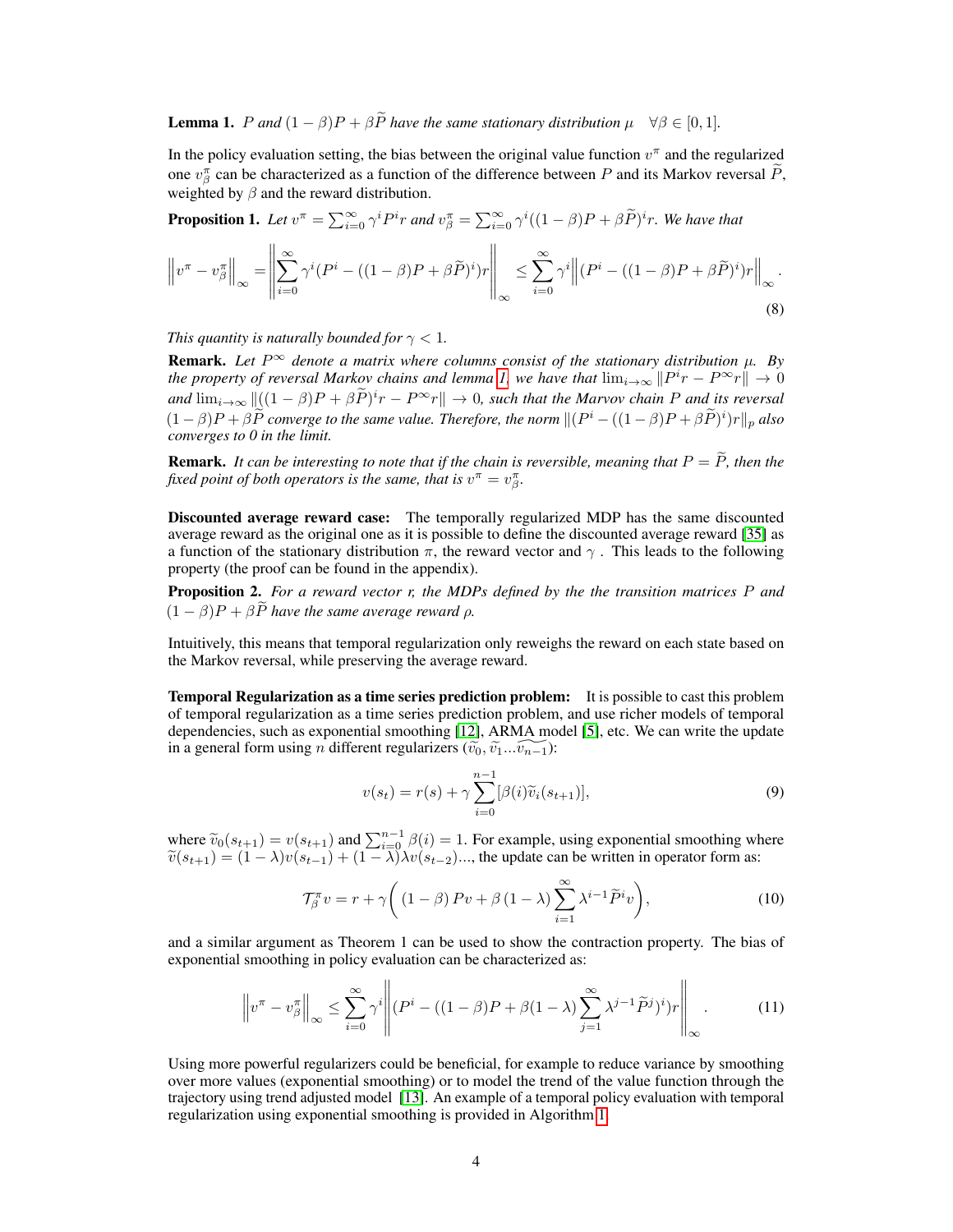Algorithm 1 Policy evaluation with exponential smoothing

1: Input:  $\pi, \alpha, \gamma, \beta, \lambda$ 2:  $p = v(s)$ 3: for all steps do 4: Choose  $a \sim \pi(s)$ 5: Take action a, observe reward  $r(s)$  and next state s' 6:  $v(s) = v(s) + \alpha(r(s) + \gamma((1-\beta)v(s') + \beta p) - v(s))$ 7:  $p = (1 - \lambda)v(s) + \lambda p$ 8: end for

<span id="page-4-0"></span>Control case: Temporal regularization can be extended to MDPs with actions by modifying the target of the value function (or the Q values) using temporal regularization. Experiments (Sec. [5.6\)](#page-7-0) present an example of how temporal regularization can be applied within an actor-critic framework. The theoretical analysis of the control case is outside the scope of this paper.

Temporal difference with function approximation: It is also possible to extend temporal regu-larization using function approximation such as semi-gradient TD [\[33\]](#page-10-12). Assuming a function  $v_{\theta}^{\beta}$ parameterized by  $\theta$ , we can consider  $r(s) + \gamma((1-\beta)v_{\theta}^{\beta}(s_{t+1}) + \beta v_{\theta}^{\beta}(s_{t-1})) - v_{\theta}^{\beta}(s_t)$  as the target and differentiate with respect to  $v_{\theta}^{\beta}(s_t)$ . An example of a temporally regularized semi-gradient TD algorithm can be found in the appendix.

# 5 Experiment

We now presents empirical results illustrating potential advantages of temporal regularization, and characterizing its bias and variance effects on value estimation and control.

### 5.1 Mixing time

This first experiment showcases that the underlying Markov chain of a MDP can have a smaller mixing time when temporally regularized. The mixing time can be seen as the number of time steps required for the Markov chain to get *close enough* to its stationary distribution. Therefore, the mixing time also determines the rate at which policy evaluation will converge to the optimal value function [\[3\]](#page-9-16). We consider a synthetic MDP with 10 states where transition probabilities are sampled from the uniform distribution. Let  $P^{\infty}$  denote a matrix where columns consists of the stationary distribution  $\mu$ . To compare the mixing time, we evaluate the error corresponding to the distance of  $P^i$  and  $((1 - \beta)P + \beta \tilde{P})^i$  to the convergence point  $P^{\infty}$  after *i* iterations. Figure [1](#page-5-0) displays the error curve when varying the regularization parameter  $\beta$ . We observe a U-shaped error curve, that intermediate values of  $\beta$  in this example yields faster mixing time. One explanation is that transition matrices with extreme probabilities (low or high) yield poorly conditioned transition matrices. Regularizing with the reversal Markov chain often leads to a better conditioned matrix at the cost of injecting bias.

#### 5.2 Bias

It is well known that reducing variance comes at the expense of inducing (smaller) bias. This has been characterized previously (Sec. [4\)](#page-2-1) in terms of the difference between the original Markov chain and the reversal weighted by the reward. In this experiment, we attempt to give an intuitive idea of what this means. More specifically, we would expect the bias to be small if values along the trajectories have similar values. To this end, we consider a synthetic MDP with 10 states where both transition functions and rewards are sampled randomly from a uniform distribution. In order to create temporal dependencies in the trajectory, we smooth the rewards of  $N$  states that are temporally close (in terms of trajectory) using the following formula:  $r(s_t) = \frac{r(s_t) + r(s_{t+1})}{2}$ . Figure [2](#page-5-0) shows the difference between the regularized and un-regularized MDPs as  $N$  changes, for different values of regularization parameter  $β$ . We observe that increasing N, meaning more states get rewards close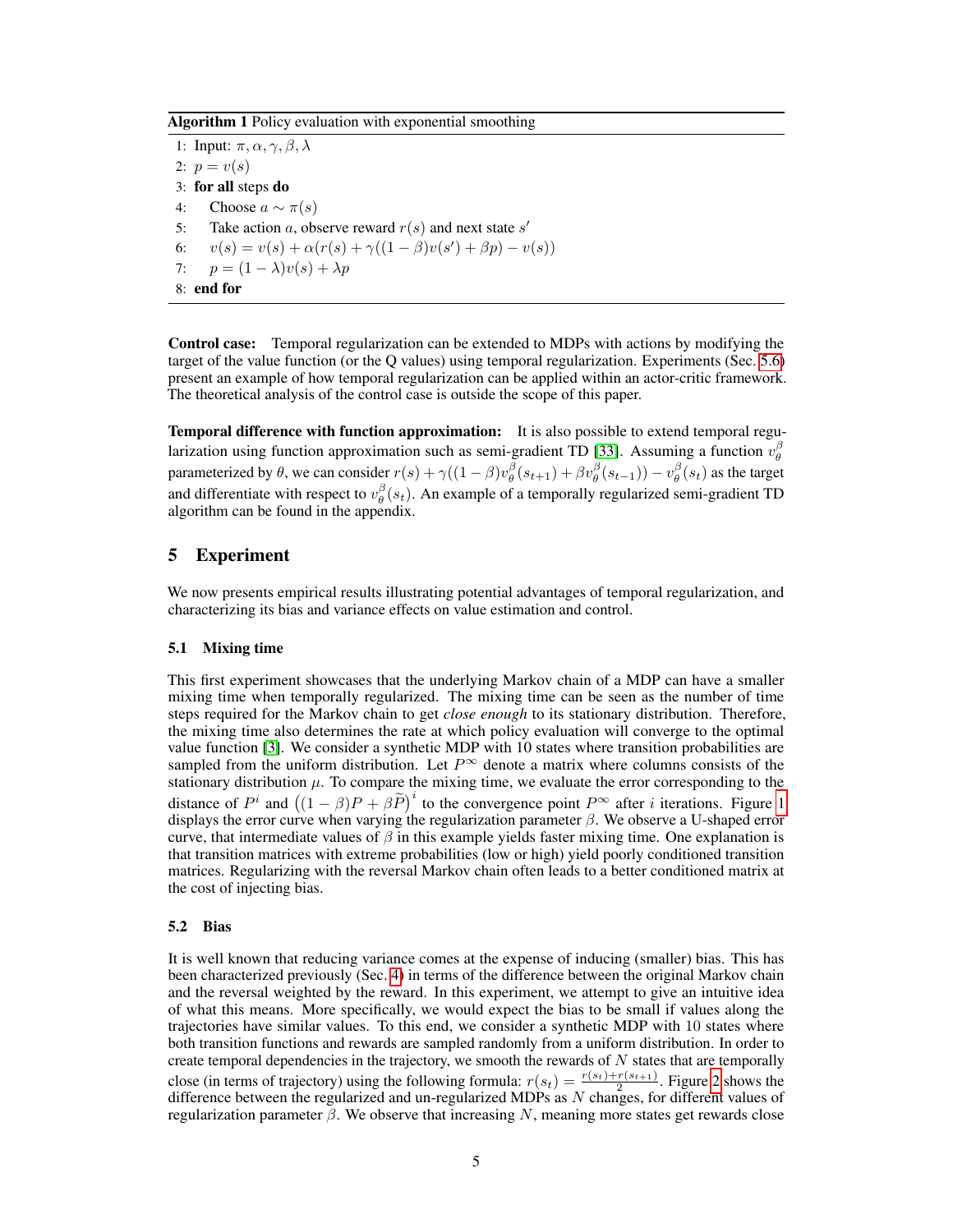<span id="page-5-0"></span>

Figure 1: Distance between the stationary transition probabilities and the estimated transition probability for different values of regularization parameter  $\beta$ .

<span id="page-5-1"></span>

Figure 3: Synthetic MDP where state  $S_1$  has high variance.



Figure 2: Mean difference between  $v_{\beta}^{\pi}$  and  $v^{\pi}$  given the regularization parameter  $\beta$ , for different amount of smoothed states N.



Figure 4: Left plot shows absolute difference between original  $(v^{\pi}(S_1))$  and regularized  $(v_{\beta}^{\pi}(S_1))$  state value estimates to the optimal value  $v^*(S_1)$ . Right plot shows the variance of the estimates  $v$ .

to one another, results into less bias. This is due to rewards putting emphasis on states where the original and reversal Markov chain are similar.

### 5.3 Variance

The primary motivation of this work is to reduce variance, therefore we now consider an experiment targeting this aspect. Figure [3](#page-5-1) shows an example of a synthetic, 3-state MDP, where the variance of  $S_1$  is (relatively) high. We consider an agent that is evolving in this world, changing states following the stochastic policy indicated. We are interested in the error when estimating the optimal state value of  $S_1$ ,  $v^*(S_1)$ , with and without temporal regularization, denoted  $v^{\pi}_{\beta}(S_1)$ ,  $v^{\pi}(S_1)$ , respectively.

Figure [4](#page-5-1) shows these errors at each iteration, averaged over 100 runs. We observe that temporal regularization indeed reduces the variance and thus helps the learning process by making the value function easier to learn.

#### 5.4 Propagation of the information

We now illustrate with a simple experiment how temporal regularization allows the information to spread faster among the different states of the MDP. For this purpose, we consider a simple MDP, where an agent walks randomly in two rooms (18 states) using four actions (up, down, left, right), and a discount factor  $\gamma = 0.9$ . The reward is  $r_t = 1$  everywhere and passing the door between rooms (shown in red on Figure [5\)](#page-6-0) only happens 50% of the time (on attempt). The episode starts at the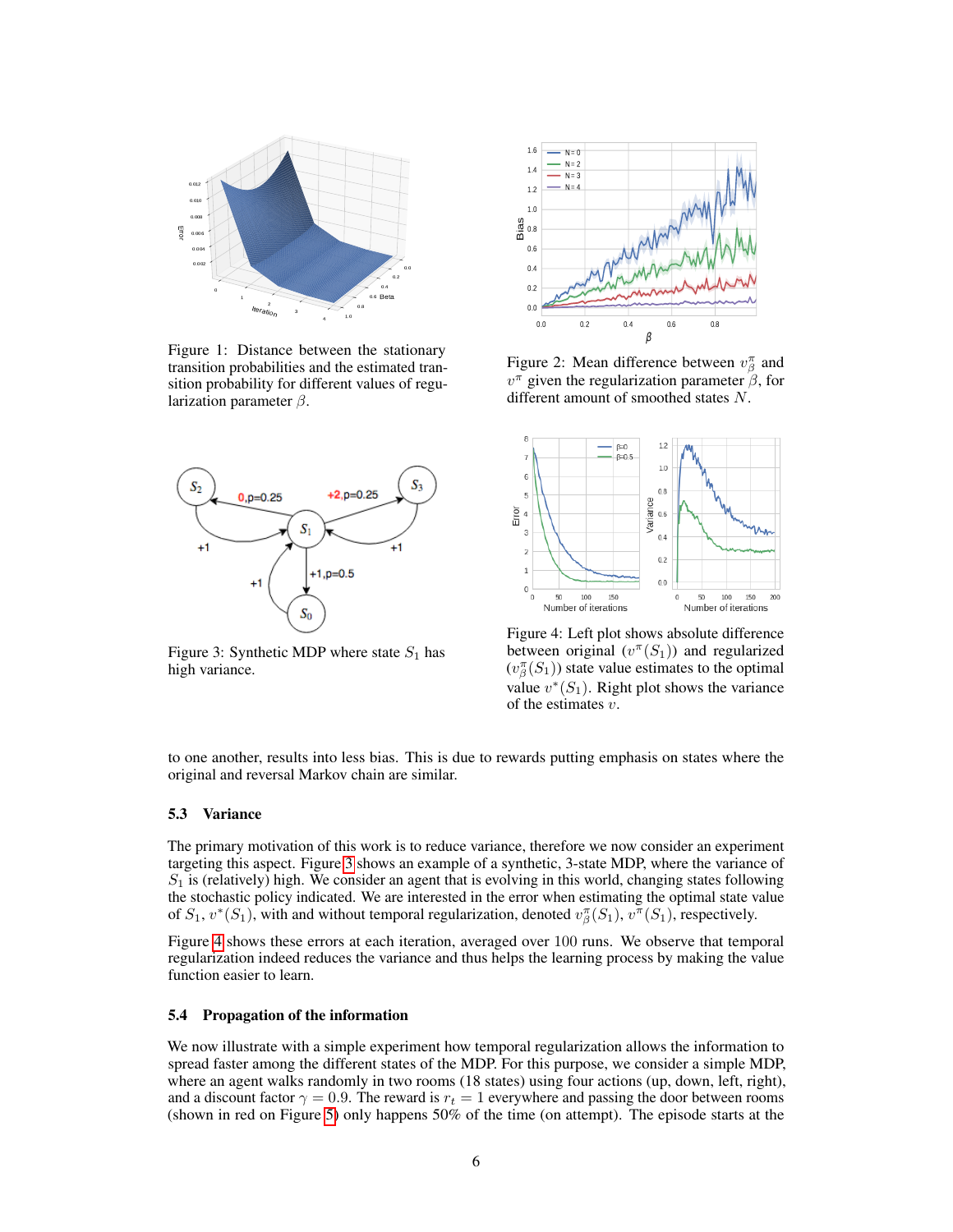<span id="page-6-0"></span>

Figure 5: Proximity of the estimated state value to the optimal value after  $N$  trajectories. Top row is the original room environment and bottom row is the regularized one ( $\beta = 0.5$ ). Darker is better.

top left and terminates when the agent reaches the bottom right corner. The sole goal is to learn the optimal value function by walking along this MDP (this is not a race toward the end).

Figure [5](#page-6-0) shows the proximity of the estimated state value to the optimal value with and without temporal regularization. The darker the state, the closer it is to its optimal value. The heatmap scale has been adjusted at each trajectory to observe the difference between both methods. We first notice that the overall propagation of the information in the regularized MDP is faster than in the original one. We also observe that, when first entering the second room, bootstrapping on values coming from the first room allows the agent to learn the optimal value faster. This suggest that temporal regularization could help agents explore faster by using their prior from the previous visited state for learning the corresponding optimal value faster. It is also possible to consider more complex and powerful regularizers. Let us study a different time series prediction model, namely exponential averaging, as defined in [\(10\)](#page-3-1). The complexity of such models is usually articulated by hyper-parameters, allowing complex models to improve performance by better adapting to problems. We illustrate this by comparing the performance of regularization using the previous state and an exponential averaging of all previous states. Fig. [6](#page-6-1) shows the average error on the value estimate using past state smoothing, exponential smoothing, and without smoothing. In this setting, exponential smoothing transfers information faster, thus enabling faster convergence to the true value.

<span id="page-6-1"></span>

Figure 6: Benefits of complex regularizers on the room domain.

#### <span id="page-6-2"></span>5.5 Noisy state representation

The next experiment illustrates a major strength of temporal regularization, that is its robustness to noise in the state representation. This situation can naturally arise when the state sensors are noisy or insufficient to avoid aliasing. For this task, we consider the synthetic, one dimensional, continuous setting. A learner evolving in this environment walks randomly along this line with a discount factor  $\gamma = 0.95$ . Let  $x_t \in [0, 1]$  denote the position of the agent along the line at time t. The next position  $x_{t+1} = x_t + a_t$ , where action  $a_t \sim \mathcal{N}(0, 0.05)$ . The state of the agent corresponds to the position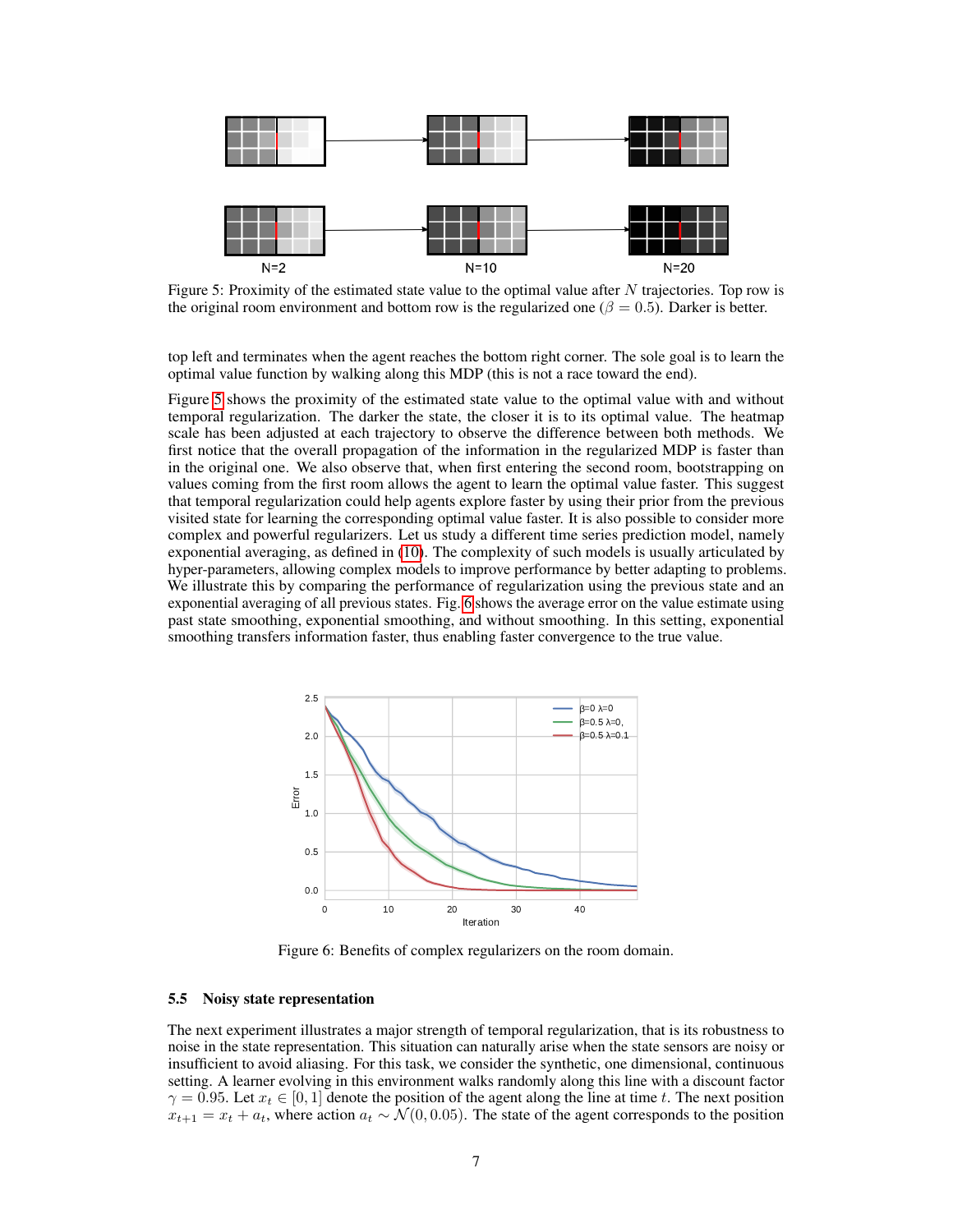<span id="page-7-1"></span>

Figure 7: Absolute distance from the original  $(\theta^{\pi})$  and the regularized  $(\theta^{\pi}_{\beta})$  state value estimates to the optimal parameter  $\theta^*$  given the noise variance  $\sigma^2$  in state sensors.



Figure 8: Impact of complex regularizer parameterization  $(\lambda)$  on the noisy walk using exponential smoothing.

perturbed by a zero-centered Gaussian noise  $\epsilon_t$ , such that  $s_t = x_t + \epsilon_t$ , where  $\epsilon_t \sim \mathcal{N}(0, \sigma^2)$  are i.i.d. When the agent moves to a new position  $x_{t+1}$ , it receives a reward  $r_t = x_{t+1}$ . The episode ends after 1000 steps. In this experiment we model the value function using a linear model with a single parameter  $\theta$ . We are interested in the error when estimating the optimal parameter function  $\theta^*$  with and without temporal regularization, that is  $\theta^{\pi}_{\beta}$  and  $\theta^{\pi}$ , respectively. In this case we use the TD version of temporal regularization presented at the end of Sec. [4.](#page-2-1) Figure [7](#page-7-1) shows these errors, averaged over 1000 repetitions, for different values of noise variance  $\sigma^2$ . We observe that as the noise variance increases, the un-regularized estimate becomes less accurate, while temporal regularization is more robust. Using more complex regularizer can improve performance as shown in the previous section but this potential gain comes at the price of a potential loss in case of model misfit. Fig. [8](#page-7-1) shows the absolute distance from the regularized state estimate (using exponential smoothing) to the optimal value while varying  $\lambda$  (higher  $\lambda$  = more smoothing). Increasing smoothing improves performance up to some point, but when  $\lambda$  is not well fit the bias becomes too strong and performance declines. This is a classic bias-variance tradeoff. This experiment highlights a case where temporal regularization is effective even in the absence of smoothness in the state space (which other regularization methods would target). This is further highlighted in the next experiments.

### <span id="page-7-0"></span>5.6 Deep reinforcement learning

To showcase the potential of temporal regularization in high dimensional settings, we adapt an actor-critic based method (PPO [\[28\]](#page-10-7)) using temporal regularization. More specifically, we incorporate temporal regularization as exponential smoothing in the target of the critic. PPO uses the general advantage estimator  $\hat{A}_t = \delta_t + \gamma \lambda \delta_{t+1} + ... + (\gamma \lambda)^{T-t+1} \delta_T$  where  $\delta_t = r_t + \gamma v(s_{t+1}) - v(s_t)$ . We regularize  $\delta_t$  such that  $\delta_t^{\beta} = r_t + \gamma((1 - \beta)v(s_{t+1}) + \beta \tilde{v}(s_{t-1}))) - v(s_t)$  using exponential smoothing  $\tilde{v}(s_t) - (1 - \lambda)v(s_t) + \lambda \tilde{v}(s_{t-1})$  as described in Eq. (10)  $\tilde{v}(s_t)$  is an exponentially decaying smoothing  $\tilde{v}(s_t) = (1 - \lambda)v(s_t) + \lambda \tilde{v}(s_{t-1})$  as described in Eq. [\(10\)](#page-3-1).  $\tilde{v}$  is an exponentially decaying sum over all t previous state values encountered in the trajectory. We evaluate the performance in the sum over all  $t$  previous state values encountered in the trajectory. We evaluate the performance in the Arcade Learning Environment [\[4\]](#page-9-17), where we consider the following performance measure:

<span id="page-7-2"></span>
$$
\frac{\text{regularized} - \text{baseline}}{\text{baseline} - \text{random}}.\tag{12}
$$

The hyper-parameters for the temporal regularization are  $\beta = \lambda = 0.2$  and a decay of 1e<sup>-5</sup>. Those are selected on 7 games and 3 training seeds. All other hyper-parameters correspond to the one used in the PPO paper. Our implementation<sup>[2](#page-0-0)</sup> is based on the publicly available OpenAI codebase [\[8\]](#page-9-18). The previous four frames are considered as the state representation [\[22\]](#page-9-19). For each game, 10 independent runs (10 random seeds) are performed.

The results reported in Figure [9](#page-8-0) show that adding temporal regularization improves the performance on multiple games. This suggests that the regularized optimal value function may be smoother and thus easier to learn, even when using function approximation with deep learning. Also, as shown in

 $2$ The code can be found [https://github.com/pierthodo/temporal\\_regularization](https://github.com/pierthodo/temporal_regularization).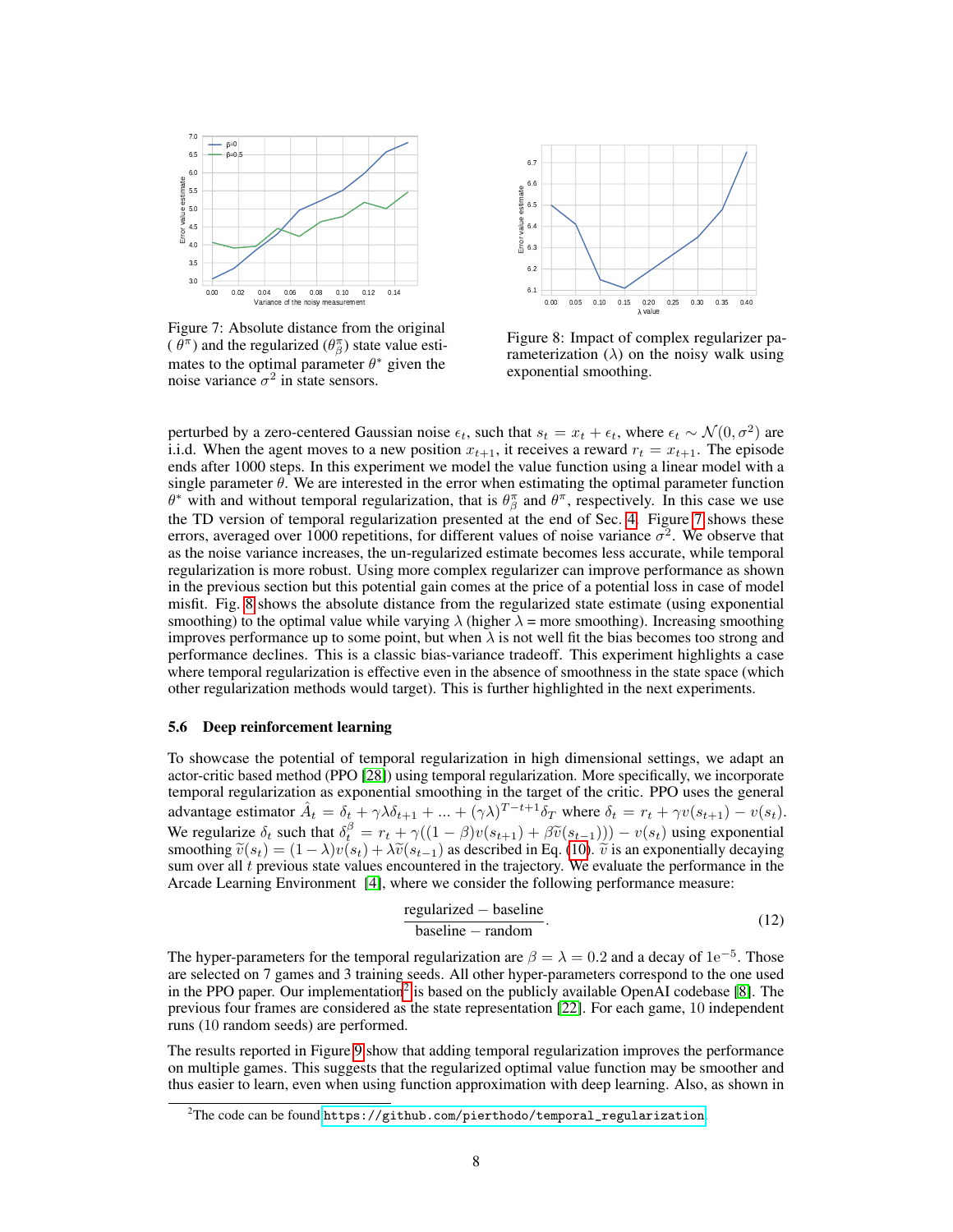<span id="page-8-0"></span>

Figure 9: Performance (Eq. [12\)](#page-7-2) of a temporally regularized PPO on a suite of Atari games.

previous experiments (Sec. [5.5\)](#page-6-2), temporal regularization being independent of spatial representation makes it more robust to mis-specification of the state features, which is a challenge in some of these games (e.g. when assuming full state representation using some previous frames).

### 6 Discussion

**Noisy states:** Is is often assumed that the full state can be determined, while in practice, the Markov property rarely holds. This is the case, for example, when taking the four last frames to represent the state in Atari games [\[22\]](#page-9-19). A problem that arises when treating a partially observable MDP (POMDP) as a fully observable is that it may no longer be possible to assume that the value function is smooth over the state space [\[31\]](#page-10-13). For example, the observed features may be similar for two states that are intrinsically different, leading to highly different values for states that are nearby in the state space. Previous experiments on noisy state representation (Sec. [5.5\)](#page-6-2) and on the Atari games (Sec. [5.6\)](#page-7-0) show that temporal regularization provides robustness to those cases. This makes it an appealing technique in real-world environments, where it is harder to provide the agent with the full state.

**Choice of the regularization parameter:** The bias induced by the regularization parameter  $\beta$  can be detrimental for the learning in the long run. A first attempt to mitigate this bias is just to decay the regularization as learning advances, as it is done in the deep learning experiment (Sec. [5.6\)](#page-7-0). Among different avenues that could be explored, an interesting one could be to aim for a state dependent regularization. For example, in the tabular case, one could consider  $\beta$  as a function of the number of visits to a particular state.

**Smoother objective:** Previous work [\[18\]](#page-9-20) looked at how the smoothness of the objective function relates to the convergence speed of RL algorithms. An analogy can be drawn with convex optimization where the rate of convergence is dependent on the Lipschitz (smoothness) constant [\[6\]](#page-9-21). By smoothing the value temporally we argue that the optimal value function can be smoother. This would be beneficial in high-dimensional state space where the use of deep neural network is required. This could explain the performance displayed using temporal regularization on Atari games (Sec. [5.6\)](#page-7-0). The notion of temporal regularization is also behind multi-step methods [\[32\]](#page-10-8); it may be worthwhile to further explore how these methods are related.

Conclusion: This paper tackles the problem of regularization in RL from a new angle, that is from a temporal perspective. In contrast with typical spatial regularization, where one assumes that rewards are close for nearby states in the state space, temporal regularization rather assumes that rewards are close for states *visited closely in time*. This approach allows information to propagate faster into states that are hard to reach, which could prove useful for exploration. The robustness of the proposed approach to noisy state representations and its interesting properties should motivate further work to explore novel ways of exploiting temporal information.

### Acknowledgments

The authors wish to thank Pierre-Luc Bacon, Harsh Satija and Joshua Romoff for helpful discussions. Financial support was provided by NSERC and Facebook. This research was enabled by support provided by Compute Canada. We thank the reviewers for insightful comments and suggestions.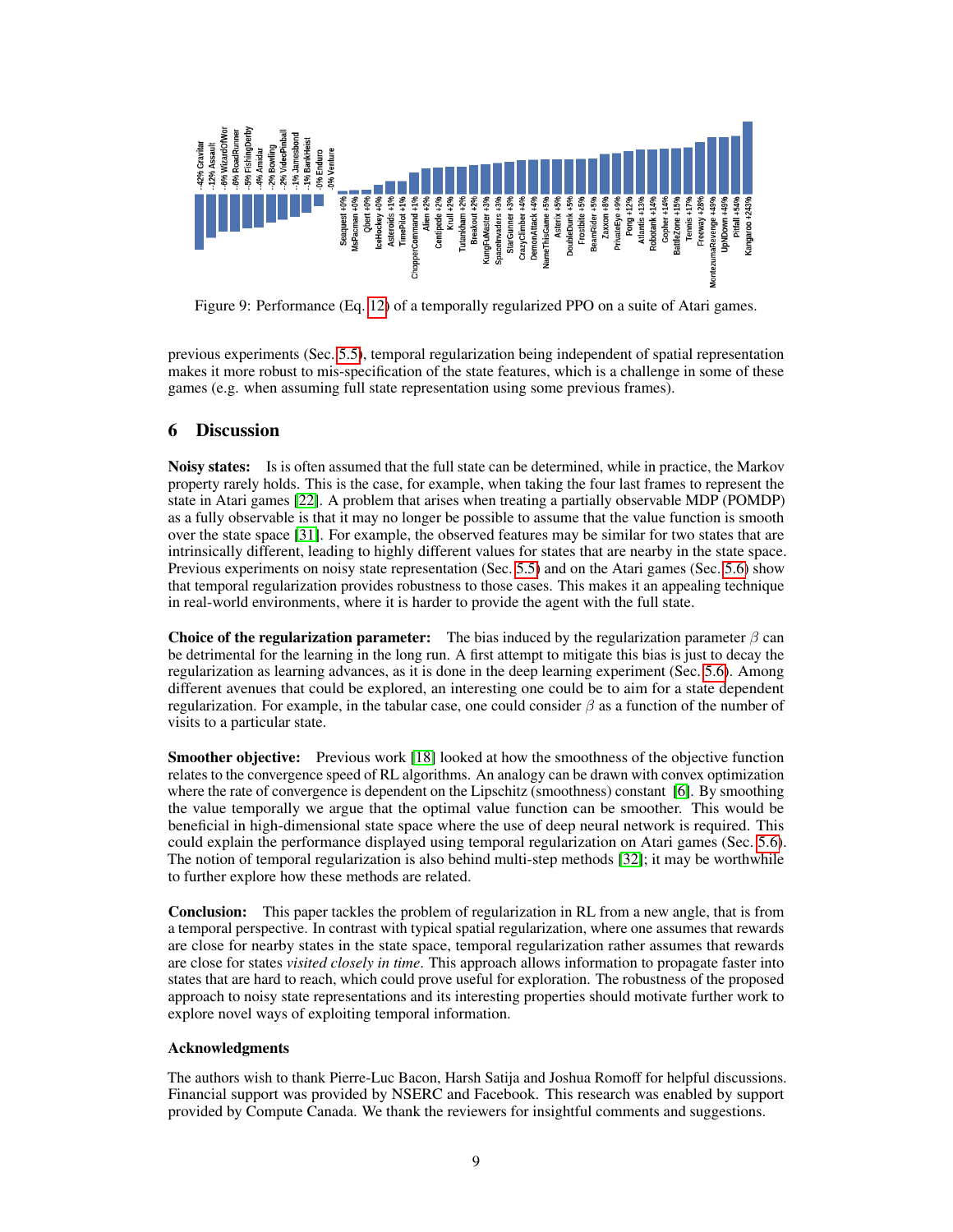### References

- <span id="page-9-8"></span>[1] L. Baird. Residual algorithms: Reinforcement learning with function approximation. In *Machine Learning Proceedings 1995*, pages 30–37. Elsevier, 1995.
- <span id="page-9-9"></span>[2] P. L. Bartlett and A. Tewari. Regal: A regularization based algorithm for reinforcement learning in weakly communicating mdps. In *Proceedings of the Twenty-Fifth Conference on Uncertainty in Artificial Intelligence*, pages 35–42. AUAI Press, 2009.
- <span id="page-9-16"></span>[3] J. Baxter and P. L. Bartlett. Infinite-horizon policy-gradient estimation. *Journal of Artificial Intelligence Research*, 15:319–350, 2001.
- <span id="page-9-17"></span>[4] M. G. Bellemare, Y. Naddaf, J. Veness, and M. Bowling. The arcade learning environment: An evaluation platform for general agents. *Journal of Artificial Intelligence Research*, 47:253–279, 2013.
- <span id="page-9-14"></span>[5] G. Box, G. M. Jenkins, and G. C. Reinsel. *Time Series Analysis: Forecasting and Control (3rd ed.)*. Prentice-Hall, 1994.
- <span id="page-9-21"></span>[6] S. Boyd and L. Vandenberghe. *Convex optimization*. Cambridge university press, 2004.
- <span id="page-9-12"></span>[7] K.-M. Chung, H. Lam, Z. Liu, and M. Mitzenmacher. Chernoff-hoeffding bounds for markov chains: Generalized and simplified. *arXiv preprint [arXiv:1201.0559](http://arxiv.org/abs/1201.0559)*, 2012.
- <span id="page-9-18"></span>[8] P. Dhariwal, C. Hesse, O. Klimov, A. Nichol, M. Plappert, A. Radford, J. Schulman, S. Sidor, and Y. Wu. Openai baselines. <https://github.com/openai/baselines>, 2017.
- <span id="page-9-1"></span>[9] B. Dhingra, L. Li, X. Li, J. Gao, Y.-N. Chen, F. Ahmed, and L. Deng. Towards end-to-end reinforcement learning of dialogue agents for information access. In *Proceedings of the 55th Annual Meeting of the Association for Computational Linguistics*, volume 1, pages 484–495, 2017.
- <span id="page-9-4"></span>[10] A.-m. Farahmand. *Regularization in reinforcement learning*. PhD thesis, University of Alberta, 2011.
- <span id="page-9-3"></span>[11] A.-m. Farahmand, M. Ghavamzadeh, C. Szepesvári, and S. Mannor. Regularized fitted qiteration for planning in continuous-space markovian decision problems. In *American Control Conference*, pages 725–730. IEEE, 2009.
- <span id="page-9-13"></span>[12] E. S. Gardner. Exponential smoothing: The state of the art—part ii. *International journal of forecasting*, 22(4):637–666, 2006.
- <span id="page-9-15"></span>[13] E. S. Gardner Jr. Exponential smoothing: The state of the art. *Journal of forecasting*, 4(1):1–28, 1985.
- <span id="page-9-6"></span>[14] C. Harrigan. Deep reinforcement learning with regularized convolutional neural fitted q iteration. 2016.
- <span id="page-9-2"></span>[15] P. Henderson, R. Islam, and P. J. P. D. M. D. Bachman, P. Deep reinforcement learning that matters. In *AAAI*, 2018.
- <span id="page-9-11"></span>[16] J. G. Kemeny and J. L. Snell. Finite markov chains, undergraduate texts in mathematics. 1976.
- <span id="page-9-0"></span>[17] K. Koedinger, E. Brunskill, R. Baker, and E. McLaughlin. New potentials for data-driven intelligent tutoring system development and optimization. *AAAI magazine*, 2018.
- <span id="page-9-20"></span>[18] V. S. Laroche. In reinforcement learning, all objective functions are not equal. *ICLR Workshop*, 2018.
- <span id="page-9-10"></span>[19] D. A. Levin and Y. Peres. *Markov chains and mixing times*, volume 107. American Mathematical Soc., 2008.
- <span id="page-9-7"></span>[20] L. Li. A worst-case comparison between temporal difference and residual gradient with linear function approximation. In *Proceedings of the 25th international conference on machine learning*, pages 560–567. ACM, 2008.
- <span id="page-9-5"></span>[21] B. Liu, S. Mahadevan, and J. Liu. Regularized off-policy td-learning. In *Advances in Neural Information Processing Systems*, pages 836–844, 2012.
- <span id="page-9-19"></span>[22] V. Mnih, K. Kavukcuoglu, D. Silver, A. A. Rusu, J. Veness, M. G. Bellemare, A. Graves, M. Riedmiller, A. K. Fidjeland, G. Ostrovski, et al. Human-level control through deep reinforcement learning. *Nature*, 518(7540):529, 2015.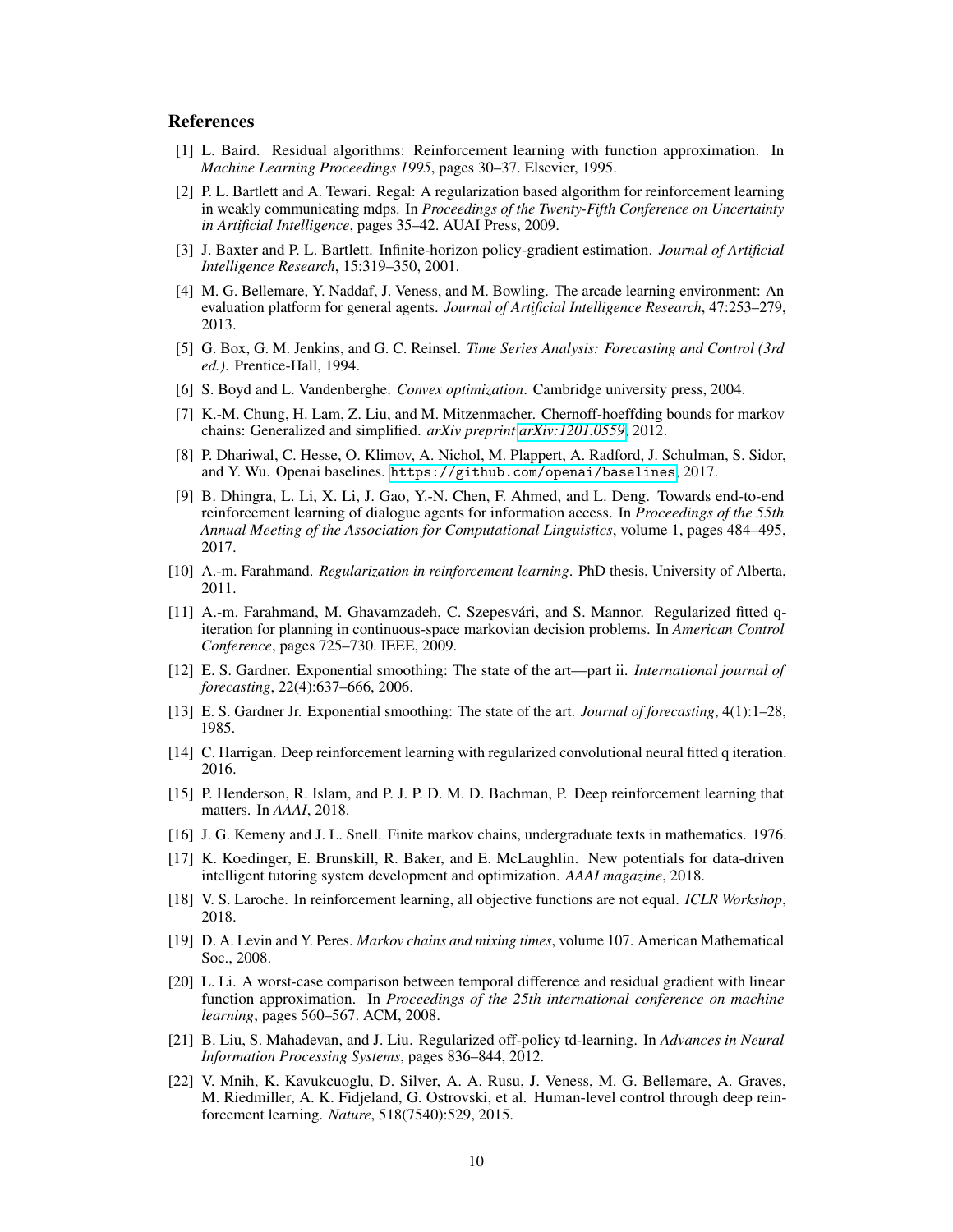- <span id="page-10-6"></span>[23] G. Neu, A. Jonsson, and V. Gómez. A unified view of entropy-regularized markov decision processes. *arXiv preprint [arXiv:1705.07798](http://arxiv.org/abs/1705.07798)*, 2017.
- <span id="page-10-4"></span>[24] J. Pazis and R. Parr. Non-parametric approximate linear programming for mdps. In *AAAI*, 2011.
- <span id="page-10-3"></span>[25] M. Petrik, G. Taylor, R. Parr, and S. Zilberstein. Feature selection using regularization in approximate linear programs for markov decision processes. *arXiv preprint [arXiv:1005.1860](http://arxiv.org/abs/1005.1860)*, 2010.
- <span id="page-10-2"></span>[26] N. Prasad, L. Cheng, C. Chivers, M. Draugelis, and B. Engelhardt. A reinforcement learning approach to weaning of mechanical ventilation in intensive care units. In *UAI*, 2017.
- <span id="page-10-10"></span>[27] M. L. Puterman. *Markov decision processes: discrete stochastic dynamic programming*. John Wiley & Sons, 1994.
- <span id="page-10-7"></span>[28] J. Schulman, F. Wolski, P. Dhariwal, A. Radford, and O. Klimov. Proximal policy optimization algorithms. *arXiv preprint [arXiv:1707.06347](http://arxiv.org/abs/1707.06347)*, 2017.
- <span id="page-10-1"></span>[29] S. Shortreed, E. Laber, D. Lizotte, S. Stroup, J. Pineau, and S. Murphy. Informing sequential clinical decision-making through reinforcement learning: an empirical study. *Machine Learning*, 2011.
- <span id="page-10-0"></span>[30] D. Silver, A. Huang, C. Maddison, A. Guez, L. Sifre, G. Driessche, J. Schrittwieser, I. Antonoglou, V. Panneershelvam, M. Lanctot, S. Dieleman, D. Grewe, J. Nham, N. Kalchbrenner, I. Sutskever, T. Lillicrap, M. Leach, K. Kavukcuoglu, T. Graepel, and D. Hassabis. Mastering the game of go with deep neural networks and tree search. *Nature*, 2016.
- <span id="page-10-13"></span>[31] S. P. Singh, T. Jaakkola, and M. I. Jordan. Learning without state-estimation in partially observable markovian decision processes. In *Machine Learning Proceedings 1994*, pages 284–292. Elsevier, 1994.
- <span id="page-10-8"></span>[32] R. S. Sutton and A. G. Barto. *Reinforcement learning: An introduction*. MIT press Cambridge, 1st edition, 1998.
- <span id="page-10-12"></span>[33] R. S. Sutton and A. G. Barto. *Reinforcement learning: An introduction*. MIT press Cambridge, (in progress) 2nd edition, 2017.
- <span id="page-10-5"></span>[34] R. S. Sutton, H. R. Maei, D. Precup, S. Bhatnagar, D. Silver, C. Szepesvári, and E. Wiewiora. Fast gradient-descent methods for temporal-difference learning with linear function approximation. In *Proceedings of the 26th Annual International Conference on Machine Learning*, pages 993–1000. ACM, 2009.
- <span id="page-10-11"></span>[35] J. N. Tsitsiklis and B. Van Roy. On average versus discounted reward temporal-difference learning. *Machine Learning*, 49(2-3):179–191, 2002.
- <span id="page-10-9"></span>[36] Z. Xu, J. Modayil, H. P. van Hasselt, A. Barreto, D. Silver, and T. Schaul. Natural value approximators: Learning when to trust past estimates. In *Advances in Neural Information Processing Systems*, pages 2117–2125, 2017.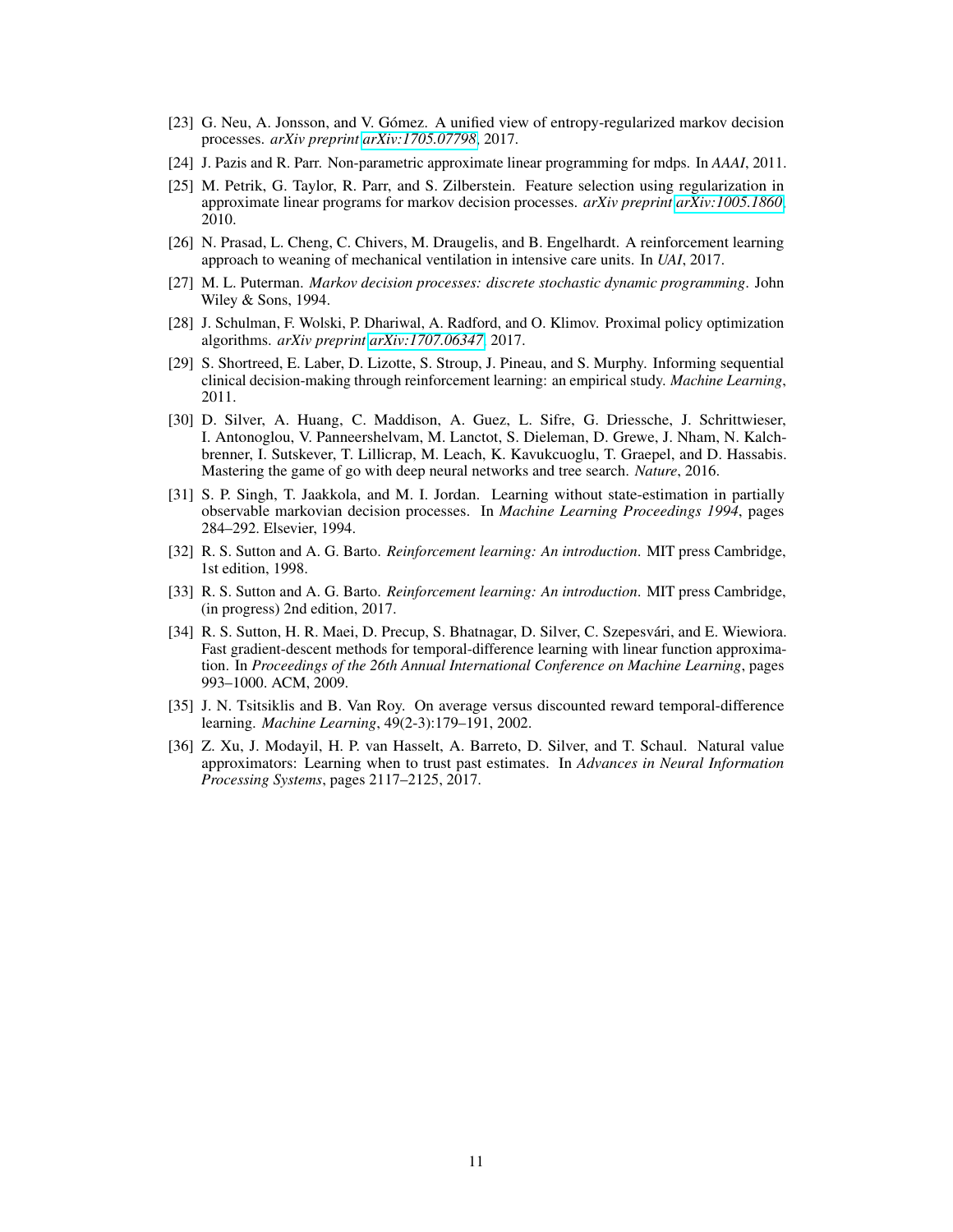# 7 Appendix

**Lemma 1.** P and  $(1 - \beta)P + \beta \tilde{P}$  have the same stationary distribution  $\mu \quad \forall \beta \in [0, 1]$ .

*Proof.* It is known that  $P^{\pi}$  and  $\overline{P^{\pi}}$  have the same stationary distribution. Using this fact we have that

$$
\mu((1 - \beta)P^{\pi} + \beta \widetilde{P^{\pi}}) = (1 - \beta)\mu P^{\pi} + \beta \mu \widetilde{P^{\pi}}
$$
  
=  $(1 - \beta)\mu + \beta \mu$   
=  $\mu$ . (13)

 $\Box$ 

 $\Box$ 

**Property 2.** *For a reward vector r, the MDP defined by the the transition matrix* P and  $(1-\beta)P + \beta\widetilde{P}$ *have the same discounted average reward* ρ*.*

$$
\frac{\rho}{1-\gamma} = \sum_{i}^{\infty} \gamma^i \pi^T r.
$$
\n(14)

*Proof.* Using lemma 1, both P and  $(1 - \beta)P + \beta \tilde{P}$  have the same stationary distribution and so discounted average reward. discounted average reward.

Lemma 2. *The convex combination of two row stochastic matrices is also row stochastic.*

*Proof.* Let e be vector a columns vectors of 1.

$$
(\beta P^{\pi} + (1 - \beta)\widetilde{P^{\pi}})e = \beta P^{\pi}e + (1 - \beta)\widetilde{P^{\pi}}e
$$
  
=  $\beta e + (1 - \beta)e$   
=  $e$ . (15)

# Algorithm 2 Temporally regularized semi-gradient TD

1: Input: policy  $\pi, \beta, \gamma$ 2: for all steps do 3: Choose  $a \sim \pi(s_t)$ 4: Take action a, observe  $r(s)$ ,  $s_{t+1}$ 5:  $\theta = \theta + \alpha (r + \gamma ((1 - \beta)v_{\theta}(s_{t+1}) + \beta v_{\theta}(s_{t-1})) - v_{\theta}(s_t)) \nabla v_{\theta}(s_t)$ 6: end for